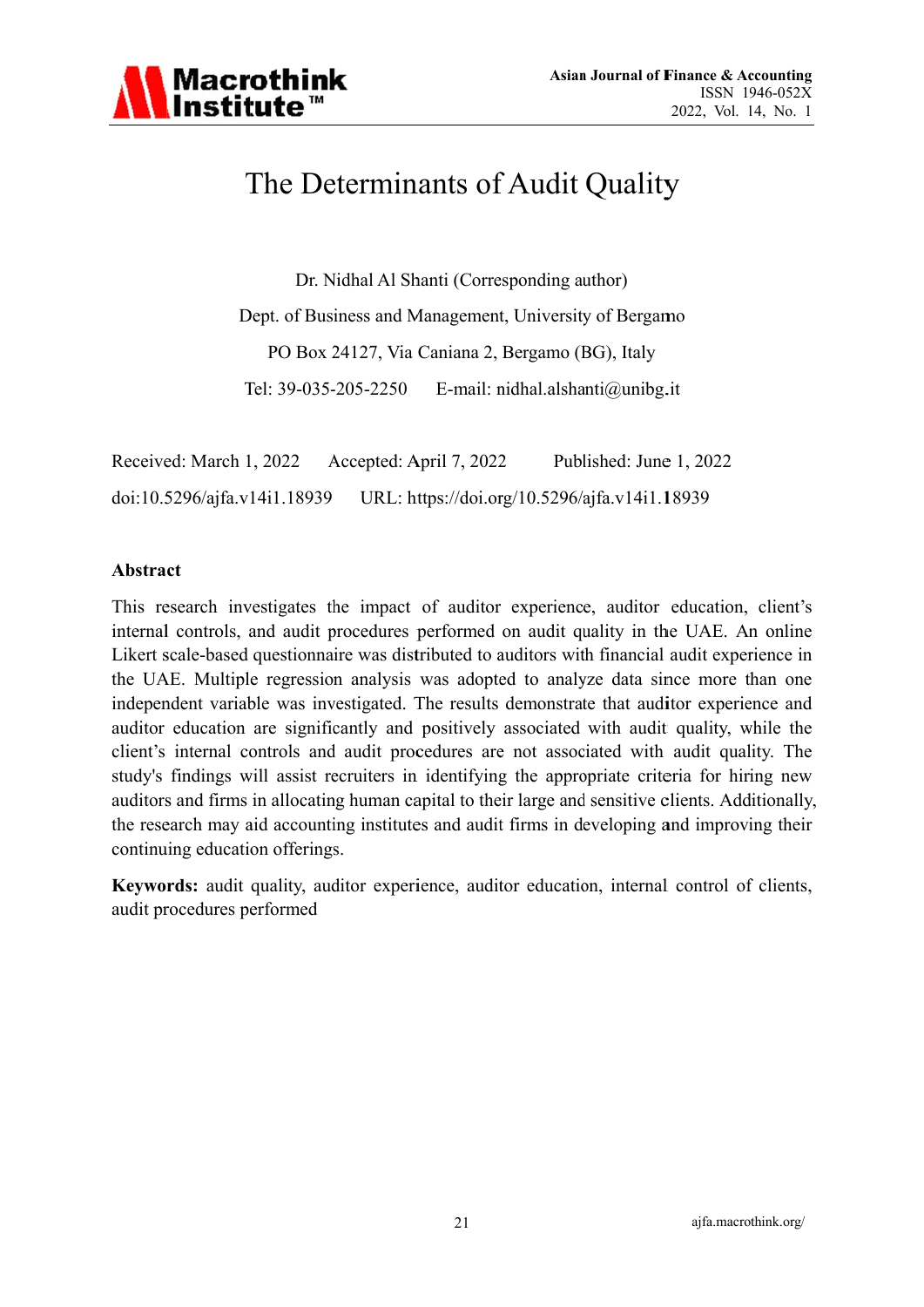

# 1. Introduction

According to survey respondents, the average organization loses 5% of its annual revenue to fraud. When applied to the estimated 2009 Gross World Product, this figure corresponds to a potential loss of more than \$2.9 trillion in total fraud (Association of Certified Fraud Examiners, 2010). Today's businesses face increasing threats from corruption, which can be explained as an abuse of power and authority to achieve personal or organizational gain (Ashforth & Anand, 2003). As a result, businesses actively combat corruption and fraud in order to avoid such threats. The external audit is one of the methods used by management to gain more trust from third parties and prevent fraud. The  $[AASB<sup>1</sup>]$  has identified numerous fraud risk factors that serve as indicators of an incentive, pressure, or opportunity to commit fraud, such as increased competition, profitability or trend-level expectations, and significantly related party transactions (IAASB, 2020). Although auditing standards enable professionals to practice their profession and adhere to its principles and standards to achieve the best outcome, they do not guarantee fraud detection, especially given that some economic events could be complex and require the auditor's judgment to evaluate other judgments used by clients. Hence, standards cannot replace the auditor's professional judgment (Shafer, Ketchand, & Morris, 2004).

Auditing traditionally refers to verification by an independent body. It acts to hold actors entrusted with public power accountable by providing information to third parties. The European Court of Auditors (2012), which is responsible for auditing the European Union's inflows and outflows, classifies audits into (a) financial audits to ensure the accuracy of annual financial statements; and (b) compliance audits to ensure the legality and regularity of transactions, as well as compliance with applicable laws and regulations. Financial audits are performed to provide third parties with reasonable assurance or limited-moderated assurance regarding a company's financial performance as reported in financial statements. When applied to stewardship theory, an audit is viewed as a primary tool for mitigating costs through fraud prevention, as auditors (the steward) will report the firm's financial performance to shareholders (the principal) - in addition to any breaches. Even if the steward's and principal's interests diverge, the steward values cooperation over defection. The stewardship theory presupposes that the steward will always act in the principal's best interests, given the steward's collective behavioral character. As a result, auditors may enhance the quality of their work in order to help the organization achieve its objectives (Donaldson, Schoorman, & Davis, 1997), especially that it has been suggested that audit efforts represented by audit hours have a direct impact on audit quality (Christensen, Newton, & Wilkins, 2021).

Authors have widely debated audit quality (Allen & Woodland, 2010; Alissa, Capkun, Jeanjean, & Suca, 2014; Cahan & Sun, 2015; Che, Langli, & Svanström, 2018). DeAngelo (1981) has defined it as the auditor's likelihood of detecting and reporting a breach in a client's accounting system, while DeFond and Zhang (2014) assert that it provides greater assurance that the financial statements faithfully represent the firm's financial condition and

<sup>&</sup>lt;sup>1</sup> International Auditing and Assurance Standards Board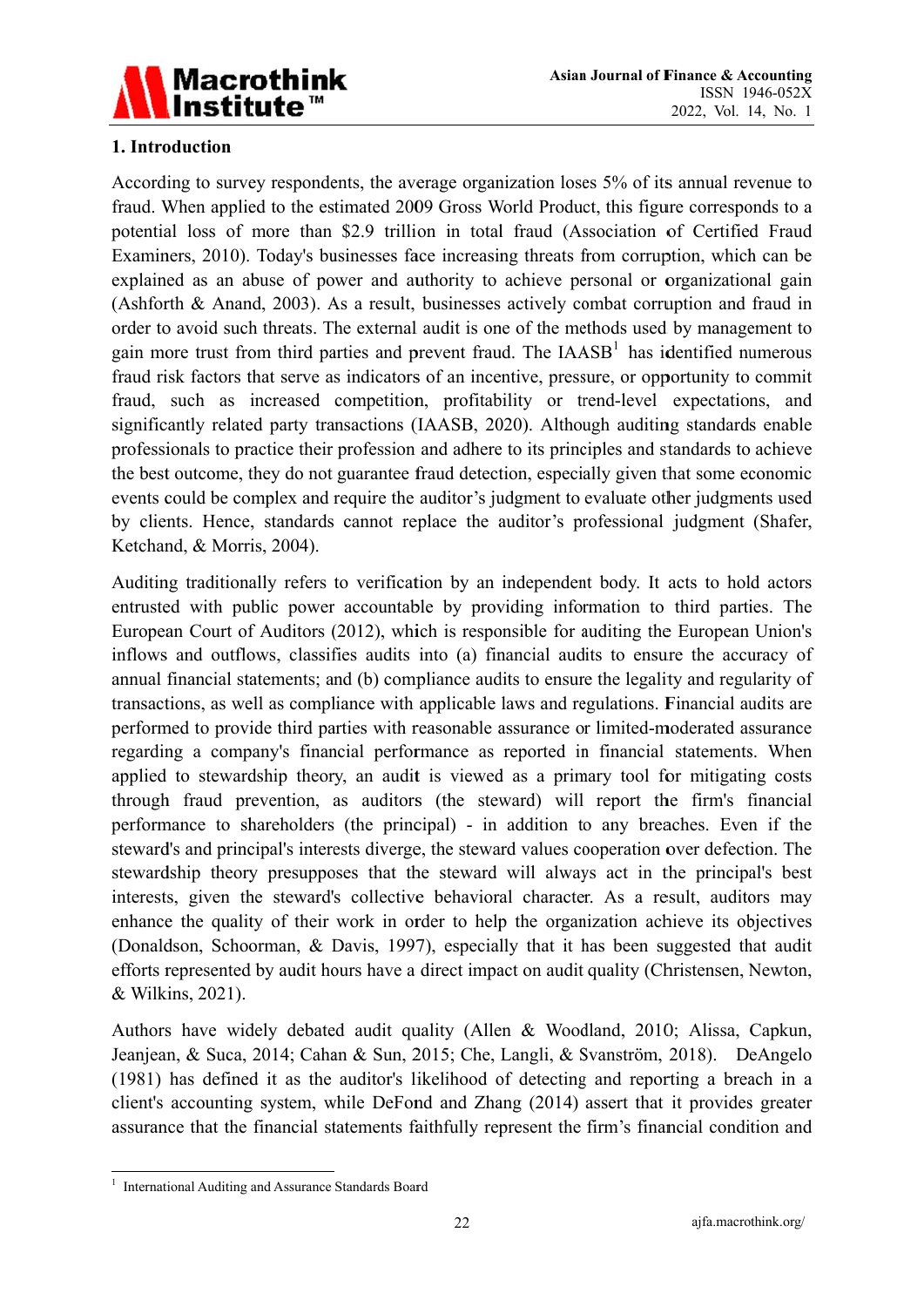

reporting system. For the purposes of this study, however, audit quality is defined as "conducting audits in the best possible manner through adherence to standards, demonstration of values and ethics, provision of useful information and timely reporting, as well as detecting fraud." Although this article's definition of audit quality is broad and inclusive, it complies with ACCA Global's key elements of audit quality, which include inputs, processes, outputs, key interactions within financial reporting, and contextual factors such as laws and regulations (ACCA Global, 2014), while, at the same time, it incorporates the definitions introduced by DeAngelo (1981) and DeFond and Zhang (2014).

To ensure a high-quality audit, all audit team members must be properly involved throughout the audit. For example, when a supervisor has confidence in an employee, he or she may spend less time and effort monitoring and evaluating the employee than would be necessary otherwise. Hence, the audit quality suffers. In fact, all members must be able to manage their time effectively in order to verify evidence, review procedures, and finally, review the file and determine which audit opinion to issue (Morales-Sánchez, Orta-Pérez, Rodríguez-Serrano, 2020).

The purpose of this study is to ascertain the determinants of audit quality in audit firms in the United Arab Emirates ("UAE") by adopting the stewardship theory. In other words, to investigate what factors affect audit quality in the UAE wherein the steward achieves the objectives of the principal (client). The UAE, established on December 2, 1971, is a Middle Eastern nation that covers an area of 83,600 square kilometers and has a population of roughly 9.3 million people. It is rated fourth in terms of living and working circumstances in the HSBC list of countries (HSBC Expat, 2021), up from seventh in 2018, indicating the country's ongoing growth. In 2017, the nation's gross domestic product ("GDP") was USD 387.5 billion. The primary industry is extractive (which includes crude oil and natural gas), accounting for 29.5% of GDP, followed by wholesale and retail (11.7%), financial and insurance activities (8.6%), as well as other industries, such as construction and building, real estate activities, and transportation and storage (The United Arab Emirates' Government Portal, 2018).

Four variables will be examined to accomplish the study's objective: audit experience, auditor education, client's internal control, and audit procedures performed. A survey was distributed to 104 auditors to evaluate these four variables and their impact on audit quality. The paper is structured as follows: the first section introduces stewardship theory and prior research analysis on audit quality determinants; the second section provides a methodology description and information about the data sources; and the third section presents a summary of the findings, conclusions, and implications for future research.

# 2. Literature review and hypothesis development

Failure to detect fraud results in sanctions against audit firms (Firth, Mo, & Wong, 2005), and in some cases, as was the case with Author Anderson, the firm is shut down (Barton, 2005). One might argue that these sanctions and penalties are incurred as a result of a low-quality audit performed by the audit firm. These sanctions have a direct and indirect effect on audit firms and have the potential to harm the audit firm's reputation and the client. Therefore,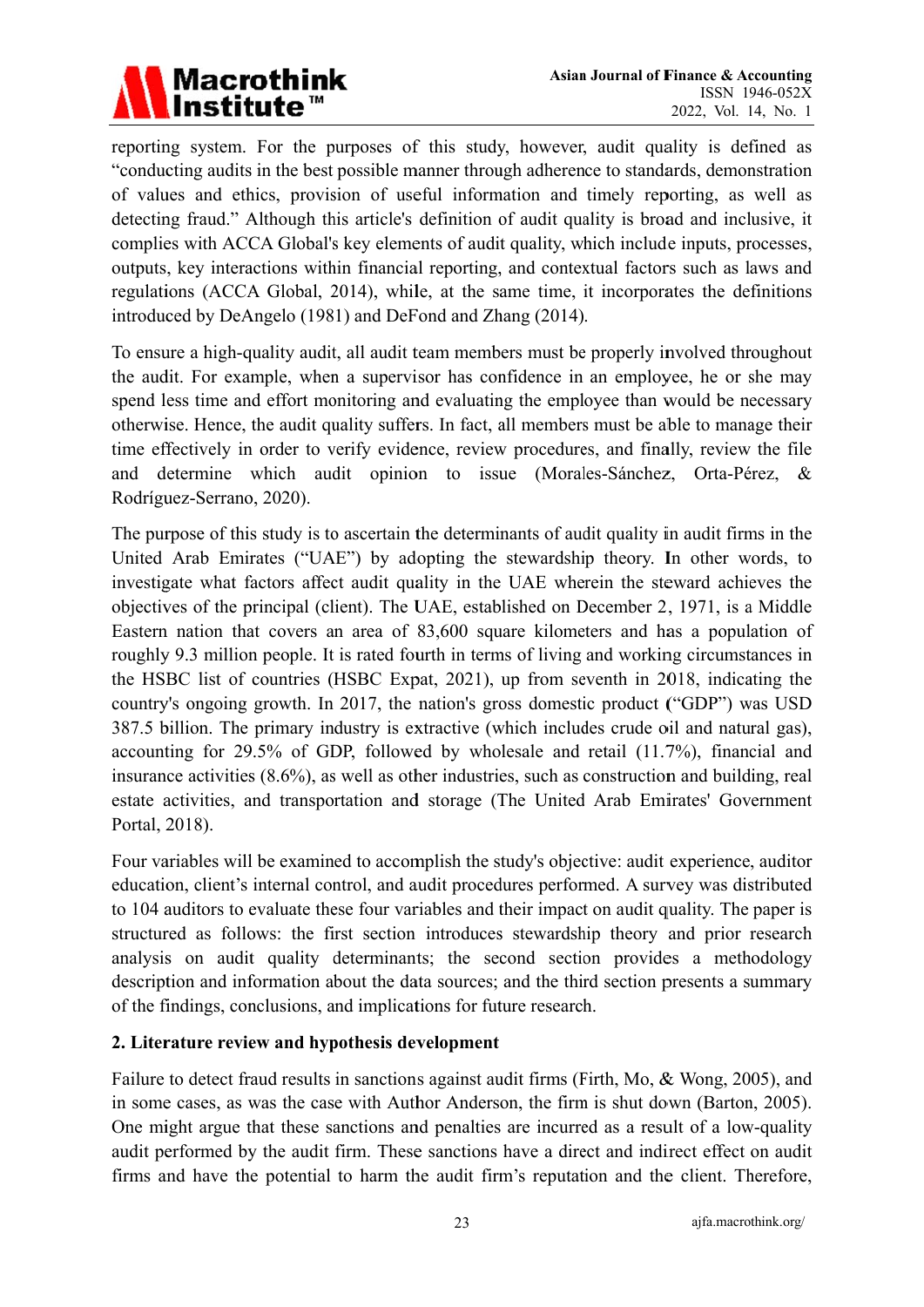# Macrothink<br>Institute™

audit firms like PwC took immediate action to close one of its affiliates in Japan as a result of the low-quality audit performed to protect their reputation. Watts and Zimmerman argue that the auditor's likelihood of discovering misstatements is contingent upon the auditor's competence (as cited in Morales-Sánchez, et al., 2020). As a result, it is critical to associate audit quality with a few specific factors. The variables in this study were examined earlier by other researchers for their effect on various aspects of audit quality, including compliance with accounting and auditing standards (Gao & Zhang, 2019), audit opinion (Hardies, Vandenhaute, & Breesch, 2018), and performance (Alissa, Capkun, Jeanjean, & Suca, 2014). However, no other research on audit quality has defined audit quality in the way that this research does, and no other research investigated audit quality determinants in the UAE. Additionally, no prior research applied stewardship theory to audit quality.

Stewardship theory was developed to define relationships based on behavioural assumptions. It implies that managers (the stewards) are not motivated by personal gain but rather by the organization's goals and objectives (Donaldson & Davis, Stewardship Theory or Agency Theory: CEO Governance and Shareholder Returns, 1991; Donaldson, Schoorman, & Davis, Toward a Stewardship Theory of Management, 1997). It is based on a primary model in which the steward's behaviour is prioritized in such a way that collectivist and pro-organizational behaviours come before individualistic and self-serving behaviours. Given this, the steward's behaviour will remain consistent with the organization's objectives and goals. Such behaviour benefits owners and managerial subordinates because the steward facilitates the achievement of the objectives (Donaldson, Schoorman, & Davis, 1997).

The theory postulates that stewards who successfully improve the organization's performance generally satisfy most stakeholders, as most stakeholders have interests that are served by achieving organizational goals. This is not to say that the steward has no needs; in fact, stewards require income to survive. As a result, the steward understands the trade-off between personal and organizational objectives and believes that by working toward organizational and collective goals, personal needs are met (Donaldson, Schoorman, & Davis, 1997). The client (the principal) appoints the auditor to safeguard the organization against fraud. As a result, audit firms are required to hire auditors with a high level of audit quality in order to improve or maintain the firm's audit quality to meet this objective. Figure 1 depicts the mechanics of this relationship. This article examines how audit experience, auditor education, client's internal control, and audit procedures performed all contribute to audit quality and thus to an audit firm's ability to detect and prevent fraud.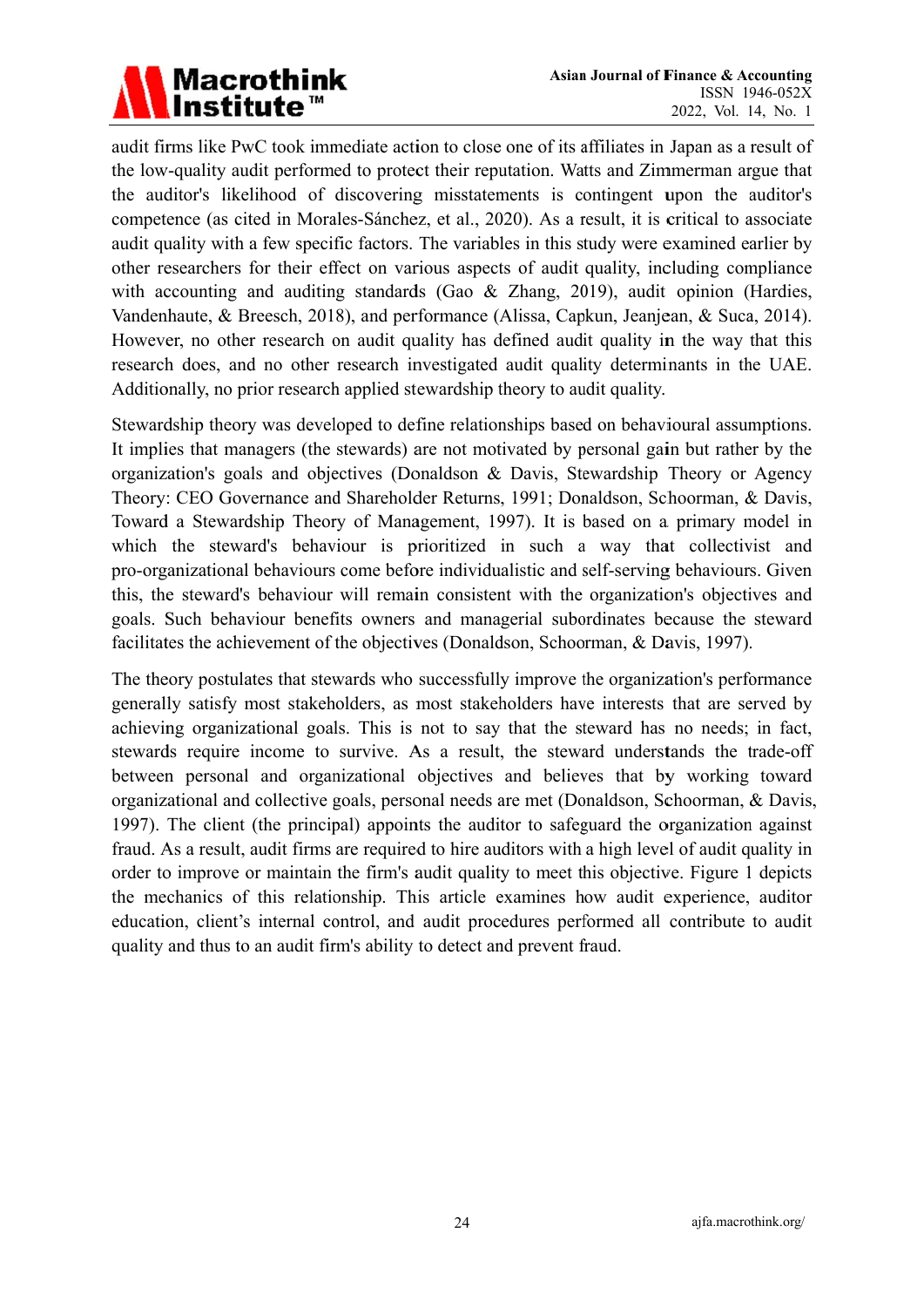



Figure 1. Overall diagram of the association tested

# 2.1. Auditor Experience

Audit experience is quantified in a variety of ways, including seniority and years spent in the audit profession (Lim & Tan, 2010), audit engagement volume (Sundrgen & Svanström, 2014), and industry expertise (Goodwin & Wu, 2014). Auditor knowledge and experience are critical components of providing high-quality audits, especially because auditors and the audit tests they conduct are the audit process's inputs (Francis, 2011). Training, career progression, and job performance all influence the acquired knowledge and experience related to specific responsibilities and tasks (Ford, Qiunones, Sego, & Sorra, 1992; Campion, Cheraskin, & Stevens, 1994). Earlier research on the impact of audit experience on auditor judgment was conducted primarily through experiments or case studies, making it impossible to determine the effect of audit experience on the entire audit (Cahan & Sun, 2015)—especially since audit experience and audit quality cannot be observed in a short-term study.

A previous review of the literature revealed that auditor experience influences materiality judgments and decisions. Messier (1983) notes that audit partners' materiality judgments are influenced by their experience and firm type. Existing research also shows that experienced auditors are better at identifying the sources of financial statement errors than inexperienced auditors because they have more knowledge and are better equipped to perform the task (Libby & Frederick, 1990). Thus, audit quality improves. Similarly, Gul et al. (2013) conducted research in China, analyzing a sample of 800 individual auditors to determine their audit quality. The findings indicated that audit experience (as a component of auditor characteristics) has a positive effect on the quality of audits.

Furthermore, the findings also indicated that partners who have worked with the Western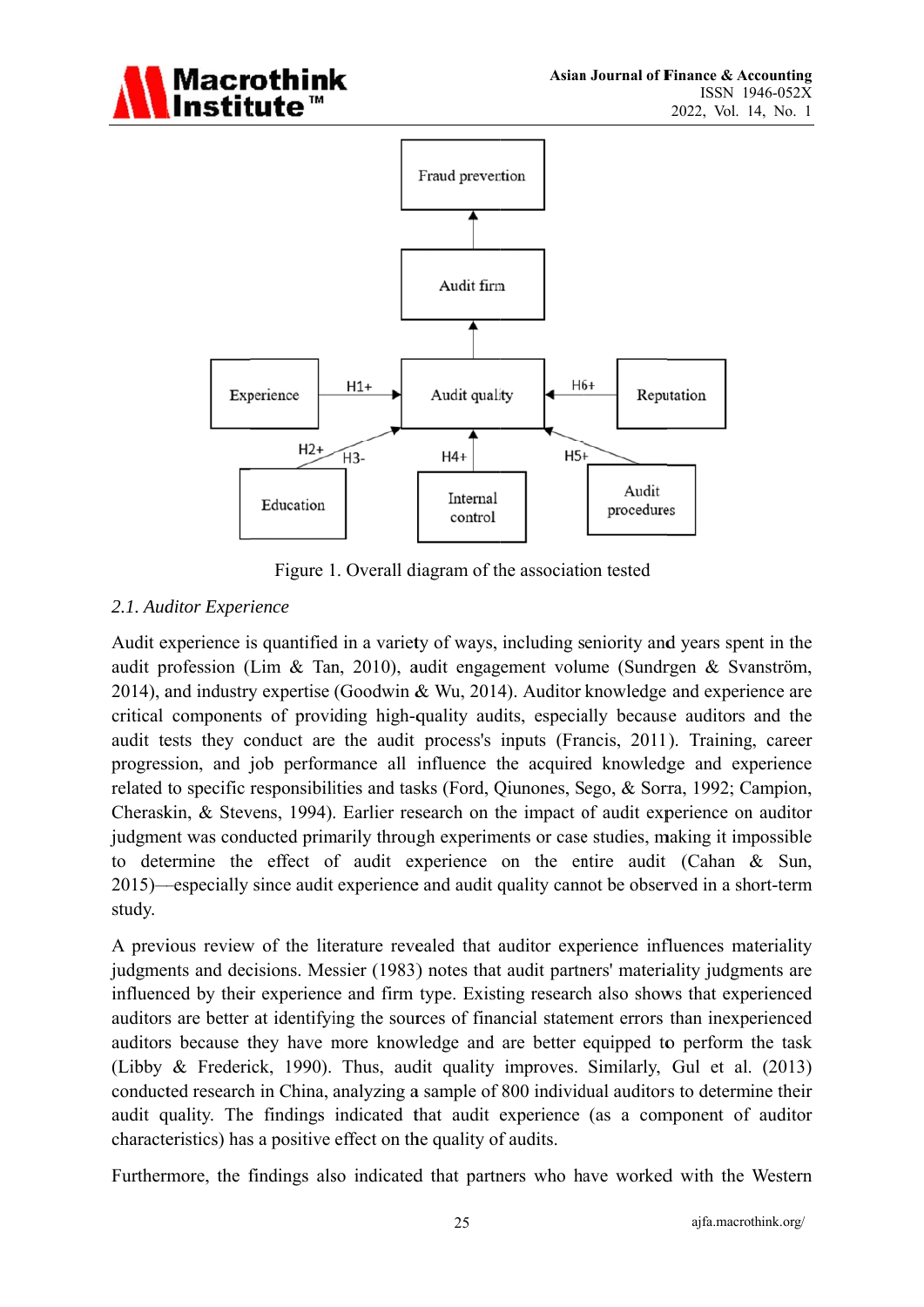

accounting system are more conservative than other partners, which results in audit quality variation. Similarly, Gunn and Michas (2018) argued that audit experience influences audit quality by suggesting that auditors deliver higher-quality audits when they are experienced in conducting global group audits, have specific expertise in the country where a client has a significant subsidiary, or have both types of expertise on an engagement. Additionally, auditors with experience as independent directors provide a higher-quality audit than those without such experience. The findings demonstrate that auditors with experience as independent directors deliver superior quality when their directorship experience is in the client's industry (Guo, Li, & Mo, 2021). Likewise, Similarly, audit engagement partners' professional experience and audit quality are highly correlated, particularly early in their careers (Liu & Xu, 2021). The literature review obtained does not show a negative relationship between audit quality and audit experience; hence, audit experience is one of the most important characteristics to evaluate an audit. Therefore, based on the prior research conducted, the research hypothesizes that:

H1: Auditor experience is positively associated with audit quality in audit firms in the UAE.

# 2.2 Auditor Education

In conjunction with one's beliefs, education has a significant impact on the development of an individual's personality. Monroe and Woodliff (1993) report that in the early 1990s, students' perceptions of the auditor's responsibilities changed during the first term of college. Significantly, few studies have been conducted on the entry-level auditor's competencies, despite the assumption that they should be of a higher quality if a high-quality education is attained. Clikeman et al. (2001) note, however, that there is insufficient evidence to conclude that additional education influences new accountants' professional commitment, ethical orientation, or profession. Nevertheless, auditors with accounting degrees are connected with a greater level of audit quality than accountants with unrelated university degrees in qualitative fields (Chu, Florou, & Pope, 2021).

On the other hand, Bröcheler et al. (2004) argue that a more knowledgeable auditor performs better. The researchers examined the effect of human capital on audit firm survival using data from 1,693 newly established Dutch audit firms and concluded that a higher educational level is associated with increased audit firm longevity. Whereas, as Ngoo et al. (2015) and Lim et al. (2016) demonstrate, accounting graduates lack the required skills for audit firms. Additionally, Anis (2017) conducted a survey of Egyptian auditors and accounting educators to determine if education influences audit quality. He concluded that there is a negative correlation between audit quality and specific accounting skills (such as cost and managerial accounting abilities).

Equally important,  $CPE<sup>2</sup>$  is another method by which auditors and other professionals can increase their knowledge. CPE hours are included in auditor education in this study because they help individuals apply the theoretical knowledge acquired in school. Indeed, CPE

<sup>&</sup>lt;sup>2</sup> Continuing Professional Education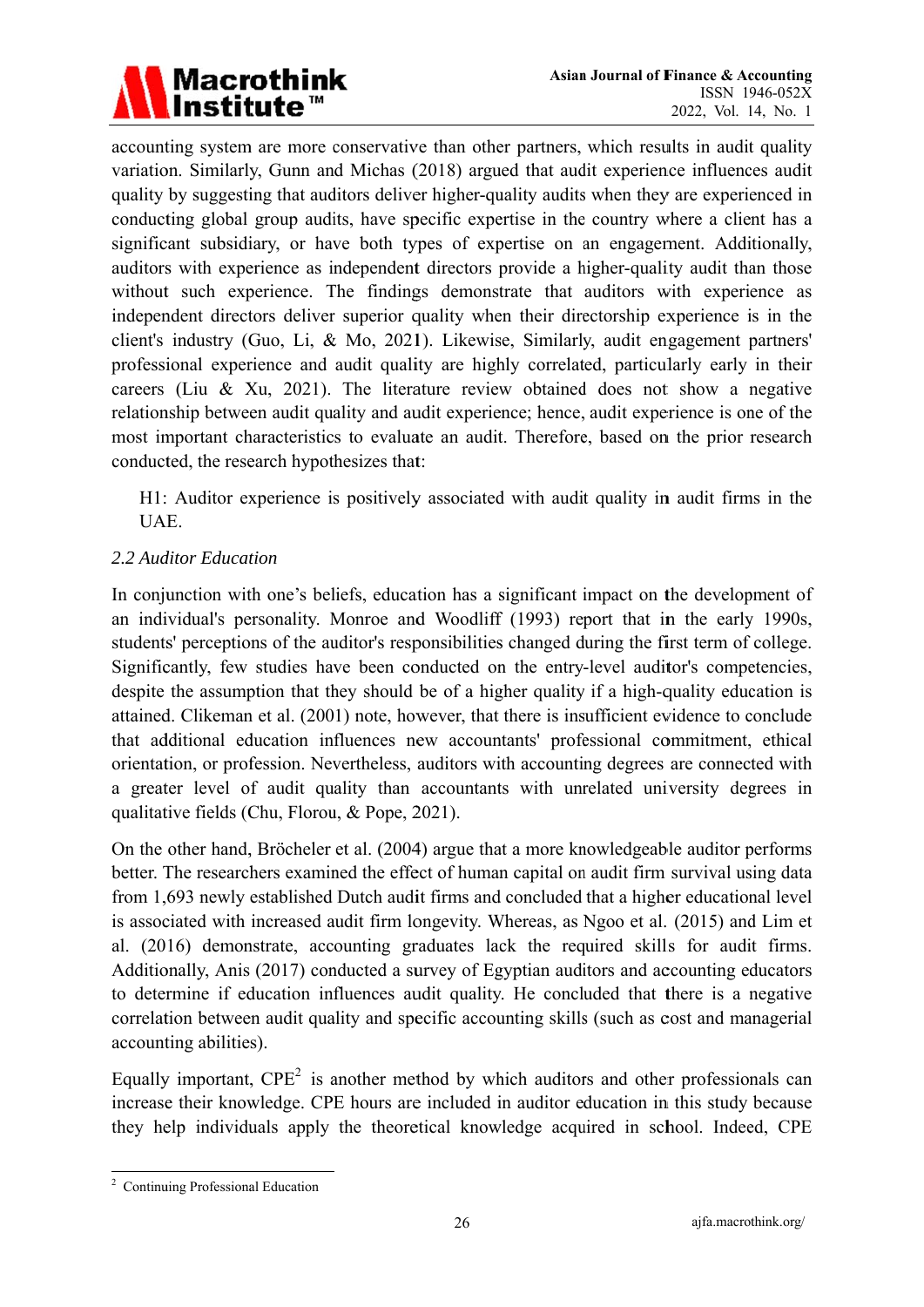

auditing courses are designed to equip participants with the knowledge and skills necessary to deal with issues that arise during the audit process and may have a direct impact on subsequent audit work. CPE has been shown to be positively associated with performance, especially when the task assigned to the employee is related to it (Locke  $& Latham, 2002$ ; Alissa, Capkun, Jeanjean, & Suca, 2014). Similarly, it has been stated that increasing the auditor's CPE hours will increase his or her effort (Che, Langli, & Svanström, 2018), resulting in higher audit quality.

Based on the literature review, there is a shady correlation between education and audit quality. This can arguably be due to the fact that each country has its own teaching system and accounting requirements for becoming an accountant (Allen & Woodland, 2010; Anis, 2017; Che, Langli, & Svanström, 2018). Therefore, the research hypothesizes the following:

H2: Auditor education is positively associated with audit quality in the UAE.

H3: Auditor education is negatively associated with audit quality in the UAE.

# 2.3 Internal Control of Clients

Organizations' increased emphasis on internal controls is one of the mechanisms they use to prevent fraud. External auditors are required to report on the effectiveness of a company's internal control over financial reporting under the Sarbanes-Oxley Act Section 404 (Sarbanes Oxley, 2002) in addition to Auditing Standard 2201 Article 3 (Public Company Accounting Oversight Board, 2007). While strengthening internal controls may aid in preventing fraudulent and unethical behaviour, it may also result in an increase in dishonest and unethical reporting, depending on the purpose for which the internal controls are being implemented (Liu, Wright, & Wu, 2015).

Internal control ineffectiveness is a significant factor affecting inherent risk, which is the risk posed by transactional error or omission. Internal control deficiencies result in increased audit fees, as auditors are required to perform additional procedures to mitigate audit risk and improve the audit's quality (Hogan & Wilkins, 2008). According to Sare et al. (2013), auditors are more capable of detecting fraud and determining the source of misstatements when they use internal control questionnaires and flowcharts; in other words, the ability to detect fraud improves when internal controls are tested for effectiveness. Additionally, Rubino and Vitolla (2014) find that effective internal controls have a positive impact on material weaknesses, which improves the quality of financial reporting. This has been evidenced by integrating information technology with the internal control framework. Similarly. Donelson et al. (2017) concluded in a previous study that there is a positive correlation between ineffective internal controls and fraud detection. This conclusion is based on an analysis of over 14,000 auditor internal control opinions, of which 1,488 are deemed ineffective. Moreover, the adoption of required internal control audits resulted in a considerable decrease in material misstatements (Lennox & Wu, 2022). Based on the above literature review, the research hypothesizes that:

H4: The client's internal control is positively associated with audit quality in the UAE.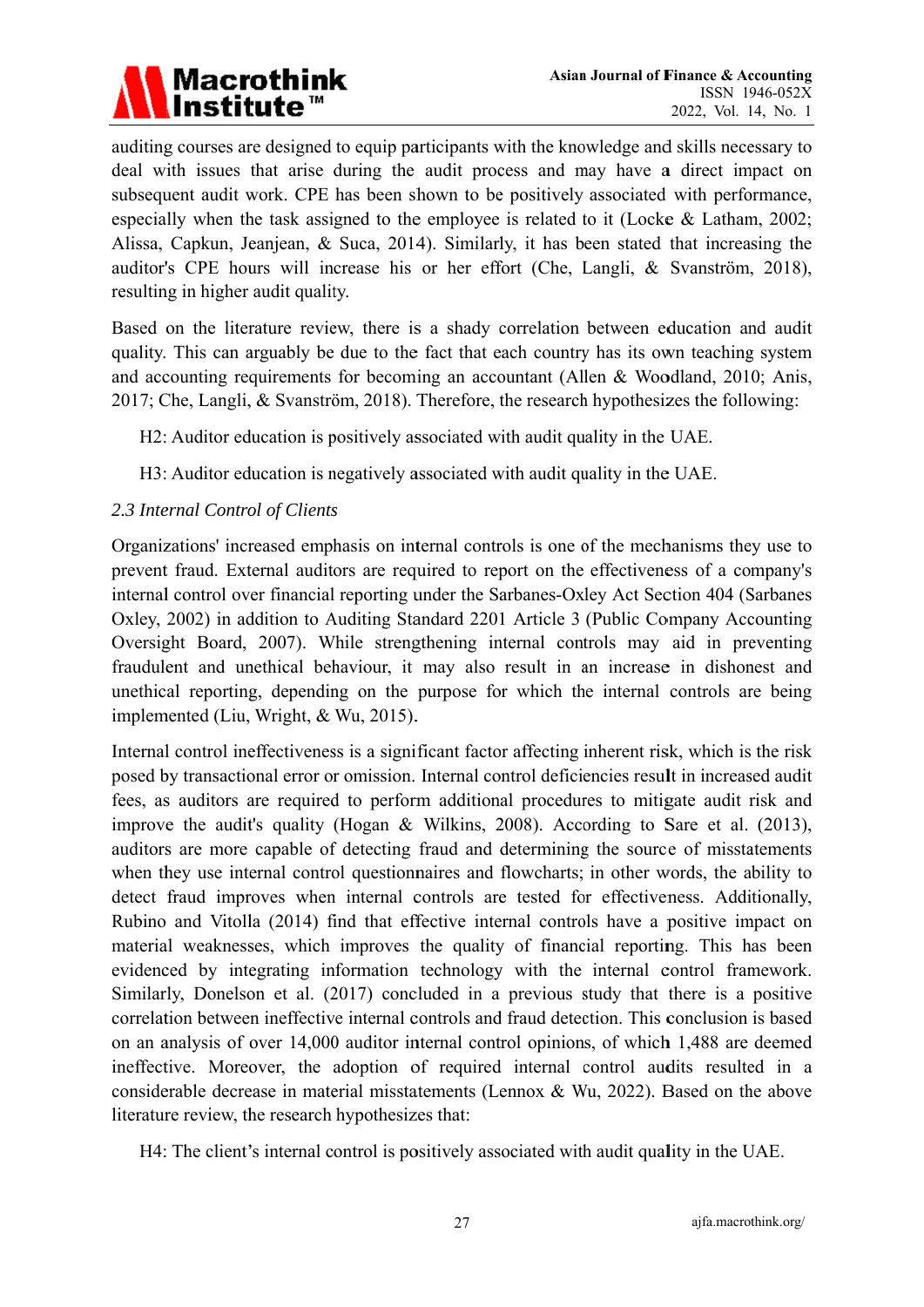

# 2.4 Audit Procedures Performed

Financial auditing is not simply a set of procedures for gathering and evaluating evidence. The audit planning stage is heavily influenced by the roles of partners and managers, particularly their decisions that contribute to the audit's quality, as they discuss and decide, during this stage, which audit procedures to perform. The term "audit procedures" refers to the techniques, processes, and methods used by auditors to conduct an audit. Given that auditors' responsibility is to obtain reasonable assurance (Public Company Accounting Oversight Board, 2002), it is critical not to over-audit, as this will impair the auditors' profit, nor to under-audit, as this will reduce the audit's quality.

Fischer (1996) previously demonstrated that incorporating technology into the audit profession increased audit efficiency and effort. This improvement, however, is not due to the use of technology; rather, it is due to the elimination of previously used audit procedures. Furthermore, Blokdijk et al. (2006) observe that the audit quality of the big five (now dubbed the big four) is superior to that of non-big five audit firms, even though they perform the same volume of audit work. The difference in audit quality is due to the allocation of audit hours in a less procedural audit approach. Moreover, Simon (2012) finds that auditors who are prompted to link important information to client management objectives can identify more pertinent schemes than auditors who are not prompted to do so. The study focuses on two potential strategies for assisting auditors in identifying instances of management fraud, one of which is linking pertinent information to management objectives. In addition, Lyubimov et al. (2013) claim that audits conducted by an audit firm's domestic office are of higher quality than those conducted by an audit firm's offshore office. One could argue that the difference in quality between onshore and offshore is due to the fact that while offices of the same audit firm perform the same audit procedures, offshore companies perform their own. Consequently, the research hypothesizes that:

H5: Audit procedures are positively associated with audit quality in the UAE.

#### 3. Method

When establishing causation is not the primary purpose of the research, and data collecting from a random sample of respondents from the target population is more practical, a survey design is applicable for the purposes of this research (Judd, Smith, & Kidder, 2014). Due to the research's purpose of identifying parameters related to audit quality, data were collected from a random sample of auditors, making the survey design appropriate for the study investigating the following audit quality model:

$$
AQ = \beta 0 + \beta 1EX + \beta 1ED + \beta 1IC + \beta 1AP + \epsilon
$$

Where:

 $AQ = \text{Audit Quality}, EX = \text{Auditor Experience}, ED = \text{Auditor Education}, IC = \text{Client's}$ Internal Controls, and AP = Audit Procedures Performed

The data for this study were collected using a web-based survey. The self-administered online survey was issued to auditors with audit expertise in the UAE. Although an online survey has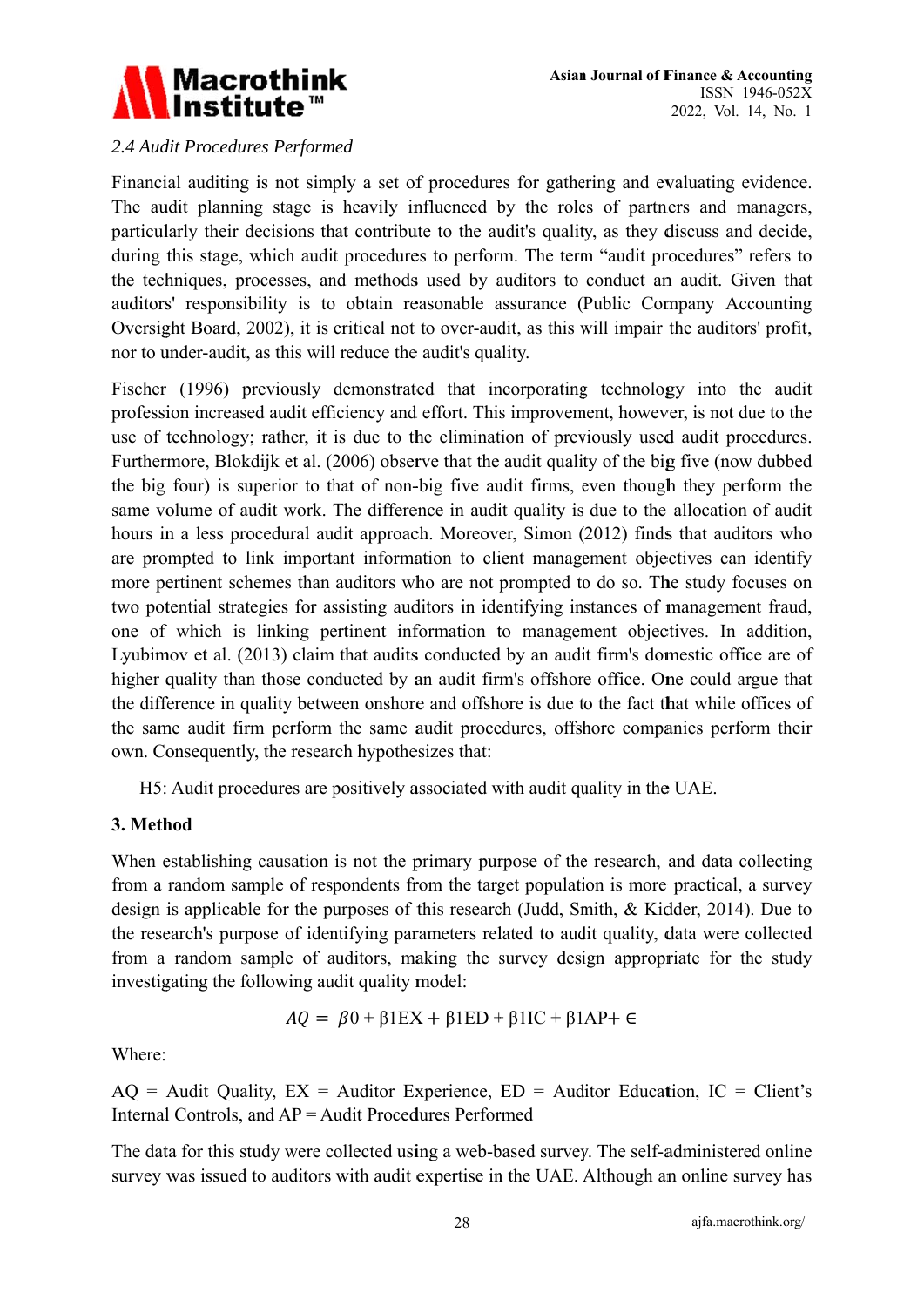

certain disadvantages, such as elderly respondents not being online (Leavy, 2017), this constraint was solved by grouping the sample into levels depending on their position. However, an online survey instrument was used to collect data in this study due to the Covid-19 travel restrictions; the speed with which data can be collected; the ability to cover a large population with a small group of individuals; and finally, because the cost of collecting online respondents is less than the cost of traveling (Creswell, 2003). The survey is cross-sectional since the variables under investigation are challenging to examine throughout time. Additionally, the research's nature necessitates a cross-sectional approach since the data gathered focuses on auditors' opinions and experiences.

The survey is divided into four sections: one to introduce the subject, the research, and the variables; a second section to collect demographic information (number of years in the auditing profession and gender); a third section to ask questions, and a final section to obtain consent to use their responses in this research. On a Likert-type scale ranging from 1 ("strongly disagree") to 5 ("strongly agree"), respondents were asked to score the five criteria examined in this study.

The entire population of the UAE was not established since the nation has a greater employee turnover rate than the rest of the world (MetLife, 2017). Indeed, this is another incentive to conduct a data collection survey on the internet. The online survey was given to anyone connected to the internet through a UAE network. A screening question was included to assist in the selection of responders. A statement defining the responder was added to the screening question. If a respondent incorrectly answers the screening question, his or her response will not be tallied and included in the sample. Only 104 people qualified to participate in the survey, and they all finished it. A control question was included in which respondents were asked to pick "Neutral" to confirm that the sample read the survey and completed it correctly.

Table 1 summarizes the final sample, which included auditors with less than three years of audit experience (20.19%), auditors with four to seven years of audit experience (20.19%), auditors with eight to twelve years of audit experience (20.19 %), and auditors with more than twelve years of audit experience (39.42%). Much of the quota was allocated to auditors with more than twelve years of audit experience since they are more experienced than other clusters and have been through almost all audit levels.

Multiple regression analysis was used because multiple variables were examined. SPSS was used to conduct the analysis. Multiple regression is a statistical technique for determining the effect of more than one independent variable on a single dependent variable measured, such as the effect of age, education, ethnic origin, area of residence, and gender on income. It is assumed that there are also interrelationships between the independent variables, which are accounted for in the calculations. Multiple regression's outputs – the correlation between a set of independent variables and the dependent variable  $-$  is referred to as multiple R. The square of this, R2, indicates the amount of variance in the independent variable caused by the action of two or more independent variables concurrently (Creswell, 2003; Walliman, 2011). Analysis of Variance ("ANOVA") was used in particular. Ashton (1974) introduced ANOVA to the accounting literature as a model for determining the significance and percentage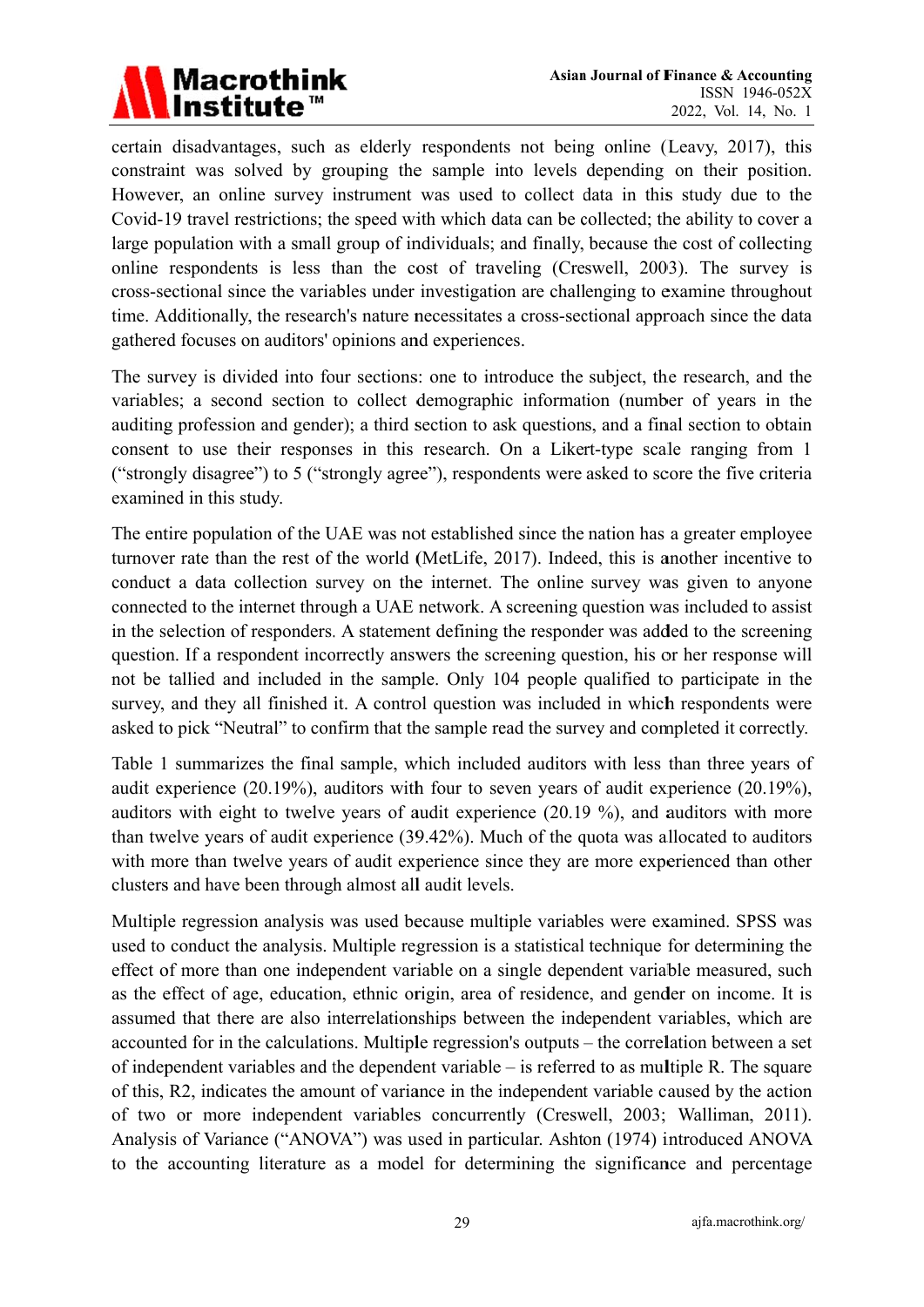

variance explained by the main effects of treatments and their interactions. It was immediately widely adopted as a method for overcoming multicollinearity and heteroscedasticity issues when group sizes are equal; and facilitating the estimation of both main and interactive effects in an unbiased manner (Creswell, 2003).

#### Table 1. Sample breakdown

| Description        | Frequency | $\frac{0}{0}$ |
|--------------------|-----------|---------------|
| Gender:            |           |               |
| Females            | 52        | 50.00%        |
| Males              | 52        | 50.00%        |
| <b>Total</b>       | 104       | 100.00%       |
| Experience:        |           |               |
| Less than 3 years  | 21        | 20.19%        |
| From 4 to 7 years  | 21        | 20.19%        |
| From 8 to 12 years | 21        | 20.19%        |
| More than 12 years | 41        | 39.42%        |
| <b>Total</b>       | 104       | 100.00%       |

#### 4. Results and discussion

The study offers and analyzes findings based on descriptive statistics and multivariate analysis in this part. Table 2 contains descriptive data and relationships for each of the constructs studied.

On average, the sample auditors indicate that audit experience  $(EX: mean = 4.18)$  is associated with audit quality, followed by auditor education (mean  $= 4.16$ ). These findings demonstrate why the auditing sector in the UAE is not very active in recruiting new graduates (CNN Arabic, 2020). Furthermore, over 68% of respondents agree that their firm's auditors are experienced, and 66% agree that their auditors are highly educated. Additionally, perceptions of audit experience and preference for auditor education could be explained by the fact that most respondents held a professional auditing title and had an average of more than 12 years of audit experience (Table 1), implying that they were already familiar with working with auditors who lacked audit experience or had received a low-quality education.

Since correlation coefficient interpretation varies significantly across scientific disciplines, there are no hard and fast rules for determining their strength (Akoglu, 2018). Thus, for this study, a correlation equal to or greater than 0.65 is considered a strong coefficient, 0.30 to 0.64 is considered moderate, and less than that is considered weak. As a result, auditor experience  $(0.80; p < 0.01)$  is strongly and positively correlated with audit quality, according to the correlation matrix. Similarly, auditor education is strongly and positively associated with audit quality (0.79;  $p < 0.01$ ), whereas client internal controls (0.58;  $p < 0.01$ ) and audit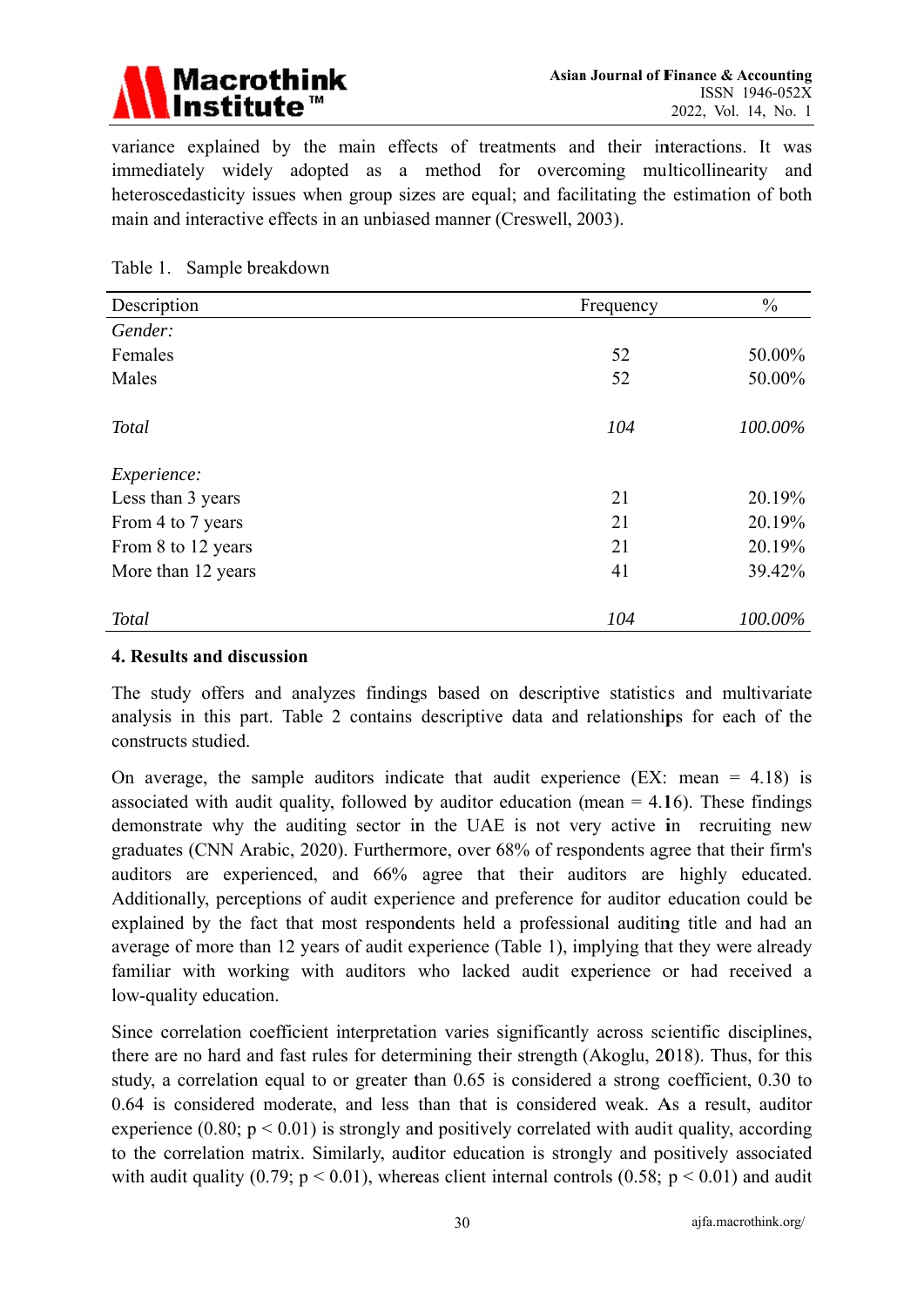

procedures (0.59;  $p < 0.01$ ) are only moderately associated with audit quality. At first glance, it appears as though only H1 and H2 are supported.

| Descriptive statistics        | EX             | <b>ED</b> | IC   | AP   | AQ   |
|-------------------------------|----------------|-----------|------|------|------|
| Minimum                       | $\overline{2}$ |           |      |      |      |
| Maximum                       | 5              | 5         | 5    | 5    | 5    |
| Mean                          | 4.18           | 4.16      | 3.68 | 3.76 | 4.10 |
| Standard deviation            | 0.68           | 0.75      | 0.96 | 0.93 | 0.82 |
| Median                        | 4.25           | 4.25      | 3.75 | 4.00 | 4.25 |
| Cronbach's Alpha <sup>a</sup> | 0.83           | 0.84      | 0.88 | 0.83 | 0.81 |
| Correlation matrix            |                |           |      |      |      |
| EX                            |                |           |      |      |      |
| <b>ED</b>                     | 0.79           |           |      |      |      |
| IC                            | 0.56           | 0.50      |      |      |      |
| AP                            | 0.54           | 0.49      | 0.79 |      |      |
| <b>AQ</b>                     | 0.80           | 0.79      | 0.58 | 0.59 |      |
|                               |                |           |      |      |      |

Table 2. Descriptive statistics and correlation matrix

 $^a$  In accordance with Malcolm (2003), a Cronbach's Alpha of 0.80 is acceptable.

Table 3 summarizes the results of multiple regression analyses. Compliance with common multiple regression model assumptions was examined in light of Chatterjee and Hadi (2012). The "R" column denotes the correlation coefficient's value. R can be thought of as a proxy for the predictive quality of the dependent variable: in this case, audit quality. A value of 85 is considered to be an acceptable level of prediction. The "R2" column denotes the R2 value (also known as the coefficient of determination), which shows how much the independent variables explain the dependent variable. The value of 0.73 indicates that independent variables account for 73% of the variance in audit quality.

|  |  | Table 3. Model Summary |
|--|--|------------------------|
|--|--|------------------------|

| Model                                               |  |  | Adjusted $R^2$ | Std. Error |  |  |  |  |
|-----------------------------------------------------|--|--|----------------|------------|--|--|--|--|
| $85^a$                                              |  |  |                |            |  |  |  |  |
|                                                     |  |  |                |            |  |  |  |  |
| <sup>a</sup> Predictors: (Constant), AP, ED, IC, EX |  |  |                |            |  |  |  |  |

Furthermore, the F-ratio in the ANOVA table (table 4) indicates whether the overall regression model fits the data well. As the table indicates, the independent variables can be considered statistically significant in predicting the dependent variable,  $F(4, 99) = 64.02$ , p.001; the regression model fits the data well.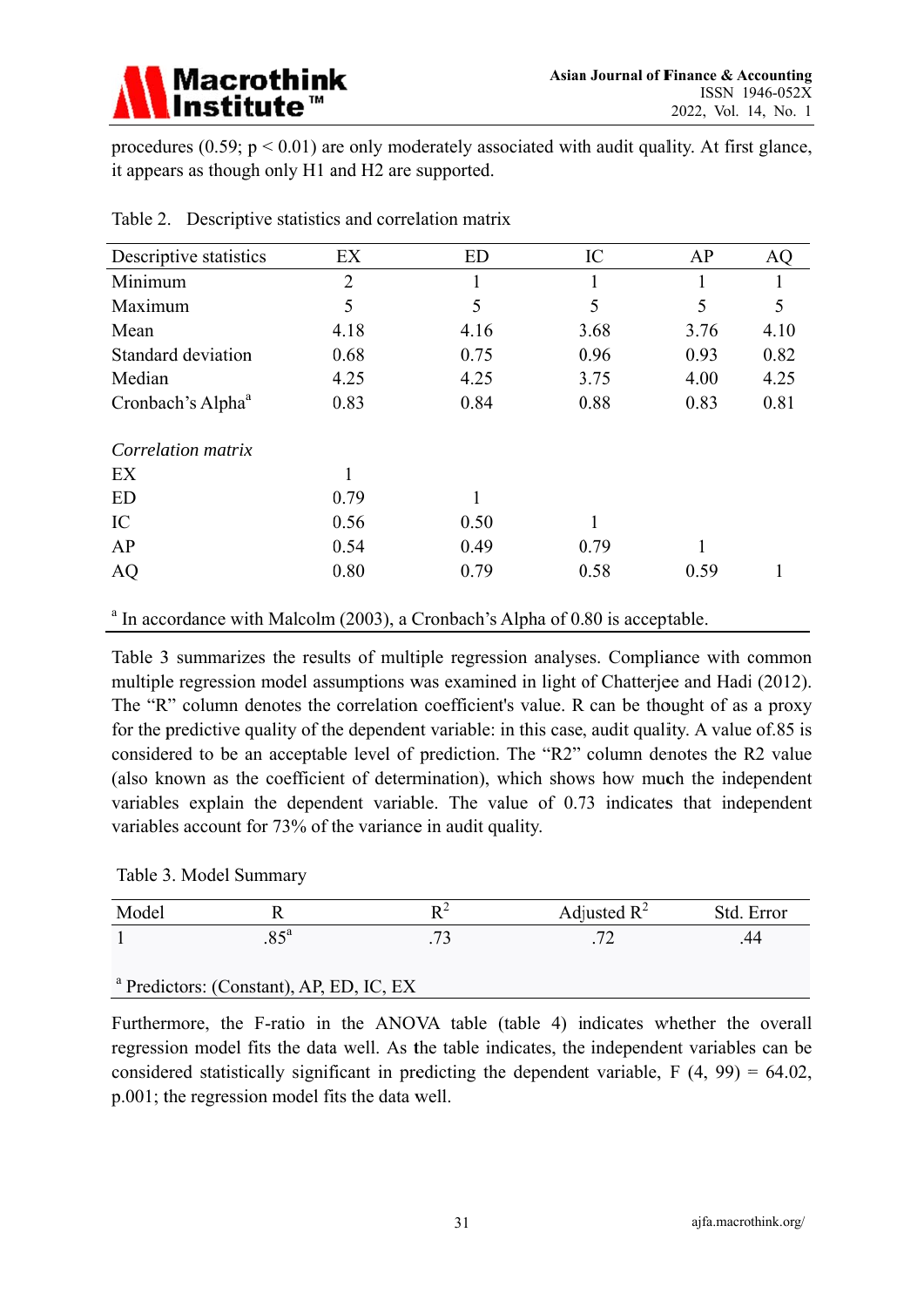

#### Table 4. ANOVA<sup>a</sup>

| Model                     |            | Sum of Squares                            | df  | Mean Square | F     | Sig.                |  |  |
|---------------------------|------------|-------------------------------------------|-----|-------------|-------|---------------------|--|--|
|                           | Regression | 48.96                                     | 4   | 12.24       | 64.02 | $\leq 0.01^{\rm b}$ |  |  |
|                           | Residual   | 18.16                                     | 99  | .19         |       |                     |  |  |
|                           | Total      | 67.12                                     | 100 |             |       |                     |  |  |
| a. Dependent Variable: AQ |            |                                           |     |             |       |                     |  |  |
|                           |            | b. Predictors: (Constant), AP, ED, IC, EX |     |             |       |                     |  |  |

Table 5, on the other hand, determines the statistical significance of each independent variable. This test determines whether the population's unstandardized (or standardized) coefficients equal 0 (zero). If p.05, the coefficients are statistically significantly different from zero (zero). The "t" and "Sig." columns contain the t-value and corresponding p-value.

Table 5. Coefficients<sup>a</sup>

| Model |           | Standardized |       | Standardized |         |         | 95.0% Confidence |       |
|-------|-----------|--------------|-------|--------------|---------|---------|------------------|-------|
|       |           | Coefficients |       | Coefficients |         |         | Interval for B   |       |
|       |           |              | Std.  |              |         |         | Lower            | Upper |
|       |           | B            | Error | Beta         | t       | Sig.    | Bound            | Bound |
|       | Constant  | $-.25$       | .279  |              | $-.907$ | .367    | $-.806$          | .301  |
|       | EX        | .46          | .111  | .384         | 4.165   | < 0.001 | .242             | .683  |
|       | <b>ED</b> | .42          | .096  | .384         | 4.365   | < 0.001 | .229             | .612  |
|       | IC        | .04          | .077  | .047         | .522    | .603    | $-.113$          | .193  |
|       | AP        | .14          | .079  | .158         | 1.779   | .078    | $-.016$          | .296  |
|       |           |              |       |              |         |         |                  |       |

#### a. Dependent Variable: AQ

The regression results support H1 and H2 because they indicate that auditor experience  $(\leq 0.001)$  and auditor education  $(\leq 0.01)$  are positively and strongly associated with audit quality. H3 is not supported because there is no evidence of a negative association between education and audit quality.

The significance level of the second hypothesis demonstrates the critical importance of education to improve and enhance audit quality. Notably, this finding is consistent with Bröcheler et al.'s (2004) finding that a more knowledgeable auditor performs better. While prior research has established a negative correlation between education and audit quality (Clikeman, Schwartz, & Lathan, 2001; Anis, 2017), this study does not support the third hypothesis. It is reasonable to argue that the definition of education provided to the sample investigated in this study, including advanced education, continuing professional education, and professional certification will have little effect on their opinion, as many audit firms actively recruit qualified auditors. H4 and H5 were supported as the statistical significance level of these two variables are much higher than the accepted one ( $p < 0.05$ ). However, this result is contrary to previous studies conducted, for instance, by Hogan and Wilkins (2008) and Rubino and Vitolla (2014). However, one could argue that business in the UAE is distinct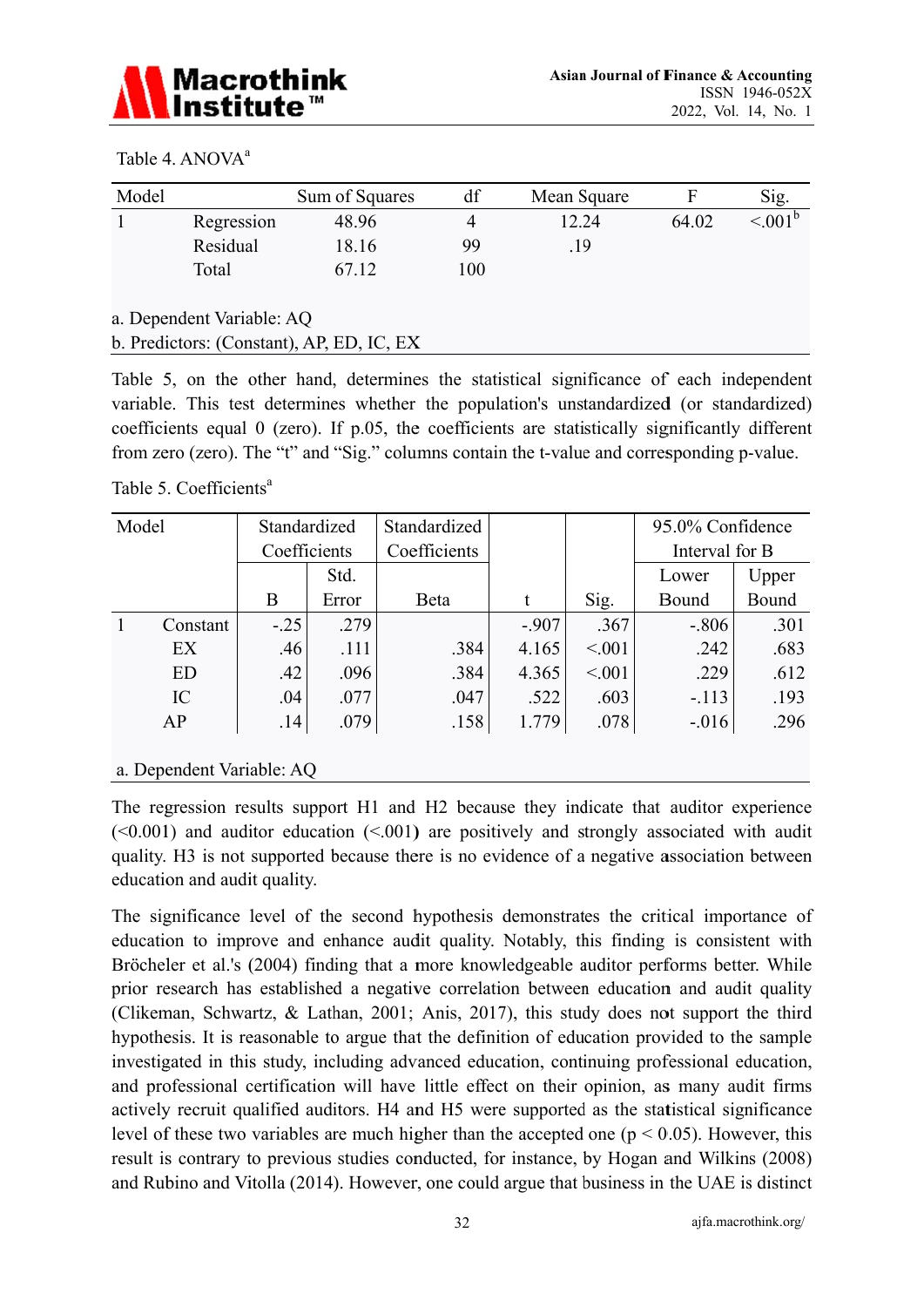

from that of business in other countries. As a result, their internal controls may be distinct from those of their clients in other countries, so the audit procedures to be performed may also be distinct.

The findings of the five hypotheses contribute to the existing body of knowledge about audit quality in relation to internal and external factors. Some research examines audit fees (Allen & Woodland, 2010) and restatements (Irani, Tate, & Xu, 2015) as audit quality indicators. However, this is the first study to examine the impact of internal factors (education, experience, and audit procedures) on audit quality in the UAE in conjunction with external factors (client's internal control). Although this research has some limitations, these limitations create opportunities for future research. Given that the questionnaire was distributed electronically, and the sample size was small, the findings should be interpreted with caution. A survey of a larger sample of UAE-based auditors would aid in generalizing the findings. It would also be valuable to undertake research in other country-specific contexts for comparison; or to conduct a qualitative study using face-to-face interviews, for example, to address the limitations of the quantitative data by drilling deeper into the factors which affect audit quality.

# 5. Discussion

The primary data presented in this paper makes a significant and original contribution to our understanding of audit quality in audit firms working within the United Arab Emirates ("UAE"). Because audit quality cannot be directly observed, preparers and users of financial statements frequently rely on the reputation of an audit firm to determine the quality (Irani, Tate, & Xu, 2015), ignoring other factors such as auditor education and experience. For several years after providing training and encouraging auditors to study, improvements in audit quality may not be quantifiable (Allen & Woodland, 2010). As such, this study examined the effect of internal and external factors on audit quality.

Stewardship theory provided the theoretical framework for this study, acting as a portal for examining the factors that influence audit quality in the United Arab Emirates. The findings indicate that audit experience and auditor education are significantly and positively associated with audit quality, consistent with previous research. Additionally, by utilizing the stewardship theory, this study adds to the audit literature, specifically regarding auditor-client relationships. More precisely, it increases awareness surrounding the relationship between audit quality and personal characteristics such as experience and education. Although a few studies have examined these personal characteristics as factors affecting audit quality, this is the first time they have been examined in conjunction with other factors. Moreover, the findings allow for the refinement of prior audit quality studies (Allen & Woodland, 2010; Sare, et al., 2013; Anis, 2017).

The results, in particular, indicate a robust positive relationship between audit experience and audit quality, which supports the first hypothesis and is consistent with previous research (Libby & Frederick, 1990; Gul, Wu, & Yang, 2013). Similarly, the second hypothesis is supported by the findings of this research, which demonstrate a strong and positive correlation between audit education and audit quality. On the other hand, the third hypothesis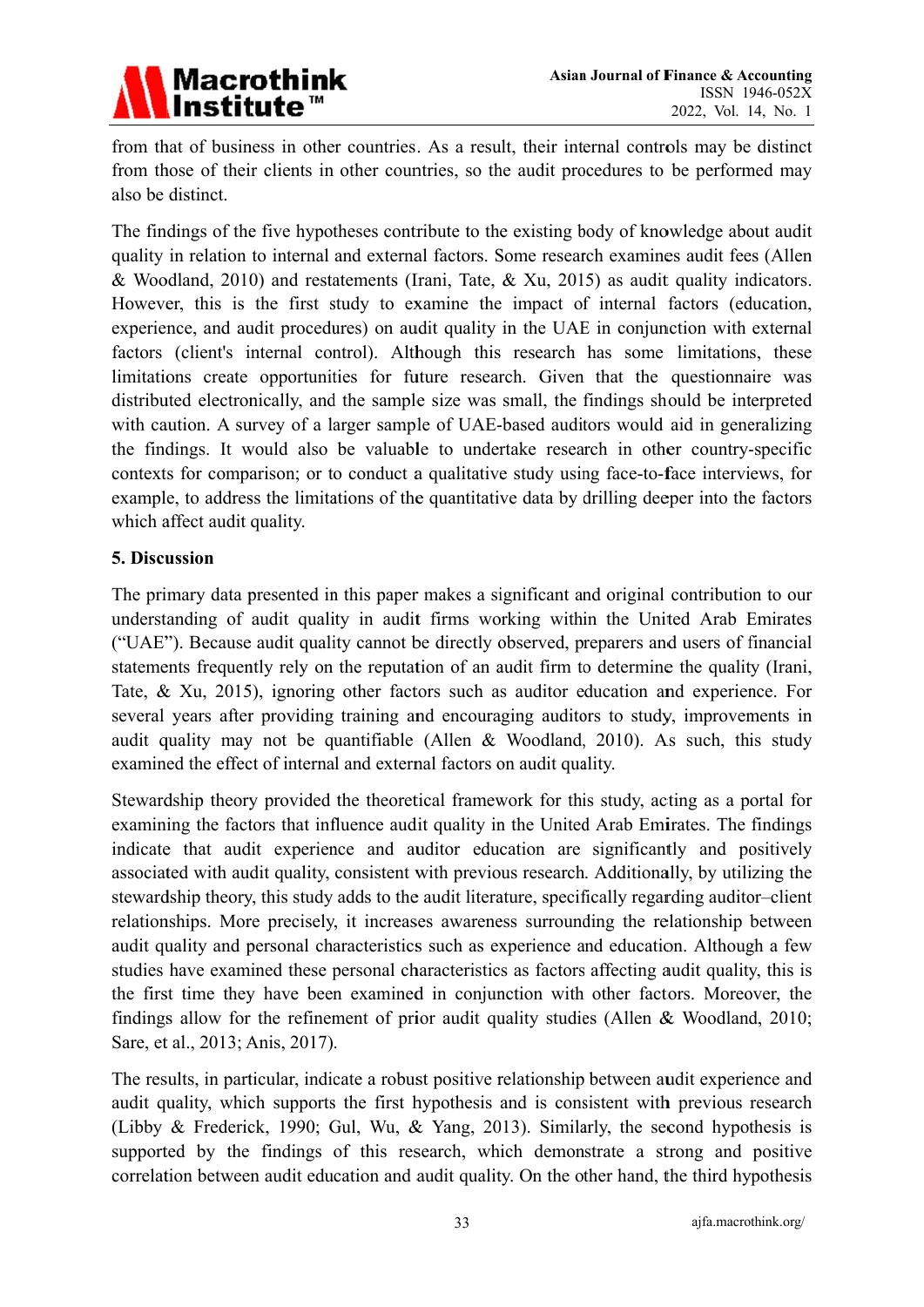

was rejected due to the absence of a negative correlation between education and audit quality. It could be argued that this is because a country's educational system may be distinct from other countries. Additionally, the fourth and fifth hypotheses were not supported, as the quality of audits, clients' internal control, and audit procedures performed by auditors are much higher than the statistical significance level. One could argue that internal controls are primarily determined by the nature of the business and the level of risk it faces; as a result, different internal control mechanisms may be used. Auditors, therefore, will perform different audit procedures.

The study's findings have practical ramifications. To begin, they may assist recruiters in identifying the appropriate criteria for hiring new auditors and firms in allocating human capital to their large and sensitive clients. Second, the findings may aid accounting institutes and audit firms in developing and improving their continuing education offerings. Educational institutions might also be encouraged to develop practical courses and establish relationships with audit firms to prepare their students for the market. Third, the findings indicate areas where auditors can improve their audit quality and what factors clients should consider when hiring external auditors to audit their financial statements. Fourth, the study adds to the empirical evidence on audit quality in the United Arab Emirates, a country with a low risk of audit litigation and a greater emphasis on auditor reputation. Overall, this research shows how internal and external factors affect audit quality within a geographically-specific context.

# **Acknowledgments**

This work was not funded by any affiliation or third party. I want to express my gratitude to all professors and reviewers who encouraged me to submit this work for publication and who contributed significantly to the work's quality.

# **References**

ACCA Global. (2014). Technical Activities and Advice. Retrieved October 15, 2021, from https://www.accaglobal.com/in/en/technical-activities/technical-resources-search/2014/march /audit-quality-iaasb-frwk.html

Akoglu, H. (2018). User's guide to correlation coefficients. Turkish Journal of Emergency *Medicine, 18*(1), 91-93. https://doi.org/10.1016/j.tjem.2018.08.001

Alissa, W., Capkun, V., Jeanjean, T., & Suca, N. (2014). An empirical investigation of the impact of audit and auditor characteristics on auditor performance. Accounting, Organizations and Society, 39(7), 495-510. https://doi.org/10.1016/j.aos.2014.06.003

Allen, A., & Woodland, A. (2010). Education Requirements, Audit Fees, and Audit Quality. Auditing: Journal Practice  $\mathcal{L}$ Theory,  $29(2)$ ,  $1-25.$  $\boldsymbol{A}$  $\sigma f$ https://doi.org/10.2308/aud.2010.29.2.1

Anis, A. (2017). Auditors' and accounting educators' perceptions of accounting education gaps and audit quality in Egypt. Journal of Accounting in Emerging Economies, 7(3), 337-351. https://doi.org/10.1108/JAEE-08-2016-0070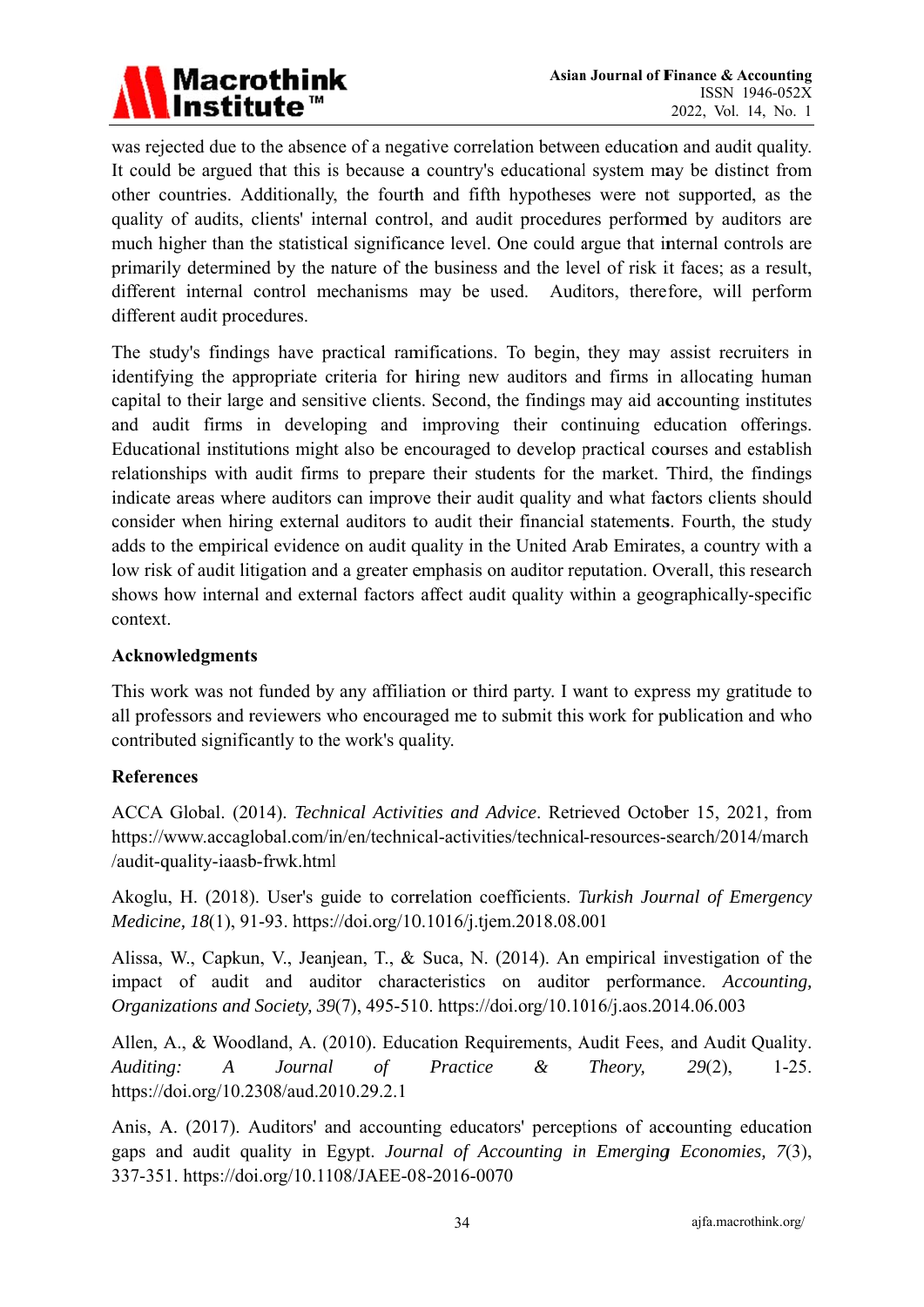# **Macrothink**

Ashforth, B., & Anand, V. (2003). The normalization of corruption in organizations. Research in Organizational Behavior, 25, 1-52. https://doi.org/10.1016/S0191-3085(03)25001-2

Association of Certified Fraud Examiners. (2010). Reports to the nations. Retrieved September 29. 2021. from https://www.acfe.com/uploadedFiles/ACFE Website/Content/documents/rttn-2010.pdf

Barton, J. (2005). Who Cares about Auditor Reputation? Contemporary Accounting Research, 22(3), 549-586. https://doi.org/10.1506/C27U-23K8-E1VL-20R0

Blokdijk, H., Drieenhuizen, F., Simunic, D. A., & Stein, M. T. (2006). An Analysis of Cross-Sectional Differences in Big and Non-Big Public Accounting Firms' Audit Programs. practice Auditing:  $\overline{a}$ iournal  $of$ and theory.  $25(1)$ ,  $27 - 48.$ https://doi.org/10.2308/aud.2006.25.1.27

Bröcheler, V., Maijoor, S., & Van Witteloostuijn, A. (2004). Auditor human capital and audit firm survival: The Dutch audit industry in 1930-1992. Accounting, Organizations and Society. 29(7), 627-646. https://doi.org/10.1016/j.aos.2003.10.008

Cahan, S. F., & Sun, J. (2015). The Effect of Audit Experience on Audit Fees and Audit Journal **Auditing** Quality.  $\sigma f$ Accounting.  $\mathcal{X}$ Finance.  $30(1)$ .  $78-100.$ https://doi.org/10.1177/0148558X14544503

Campion, M. A., Cheraskin, L., & Stevens, M. J. (1994). Career-related antecedents and outcomes of job rotation. Academy of Management journal, 37(6), 1518-1542. https://doi.org/10.5465/256797

Chatterjee, S., & Hadi, A. S. (2012). Regression analysis by example. New Jersey: Wiley.

Che, L., Langli, J. C., & Svanström, T. (2018). Education, Experience, and Audit Effort. Auditing: A Journal of Practice & Theory, 37(3), 91-115. https://doi.org/10.2308/ajpt-51896

Christensen, B. E., Newton, N. J., & Wilkins, M. S. (2021). How do team workloads and team staffing affect the audit? Archival evidence from U.S. audits. Accounting, organizations and society, 92, 1-20. https://doi.org/10.1016/j.aos.2021.101225

Chu, J., Florou, A., & Pope, P. F. (2021). Auditor University Education: Does it Matter? The European accounting review, 1-32. https://doi.org/10.1080/09638180.2020.1866633

Clikeman, P. M., Schwartz, B. N., & Lathan, M. H. (2001). The effect of the 150-hour requirement on new accountants' professional commitment, ethical orientation, and professionalism. Critical Perspectives  $\overline{on}$ Accounting, 627-645.  $12(5)$ , https://doi.org/10.1006/cpac.2000.0456

**CNN** Arabic.  $(2020).$ arabic.cnn.com. Retrieved February  $16.$ 2022. from https://arabic.cnn.com/business/article/2020/08/19/uae-graduates-job-sectors

Creswell, J. W. (2003). Research design: qualitative, quantitative, and mixed methods *approaches (2nd ed.).* California: Sage Publications, Inc.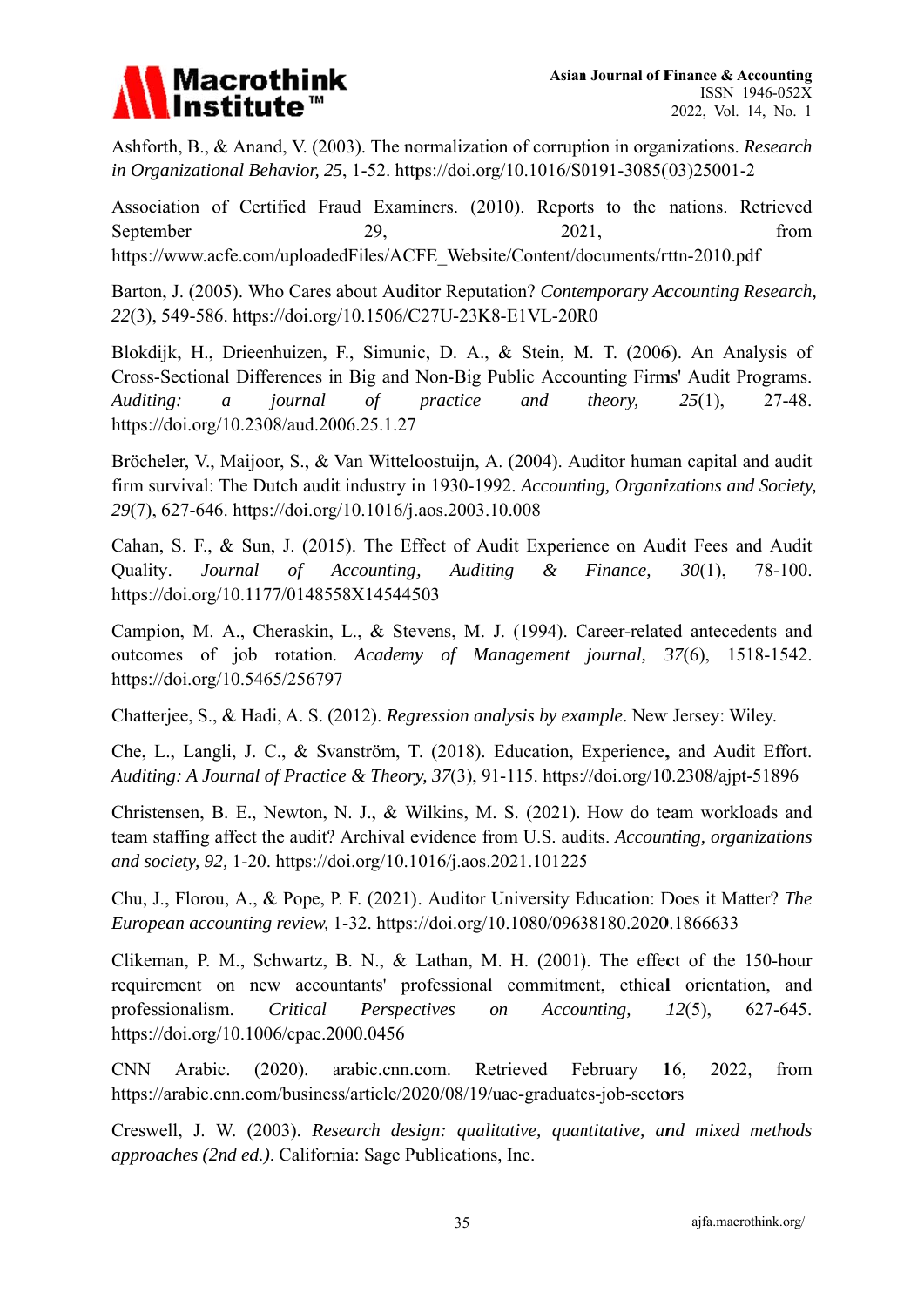

DeAngelo, L. E. (1981). Auditor independence, 'low balling', and disclosure regulation. Journal  $\sigma f$ **Accounting** and Economics.  $3(2)$ , 113-127. https://doi.org/10.1016/0165-4101(81)90009-4

DeFond, M., & Zhang, J. (2014). A review of archival auditing research. Journal of Accounting and Economics, 58(2-3), 275-326. https://doi.org/10.1016/j.jacceco.2014.09.002

Donaldson, L., & Davis, J. H. (1991). Stewardship Theory or Agency Theory: CEO Governance and Shareholder Returns. Australian journal of management, 16(1), 49-64. https://doi.org/10.1177/031289629101600103

Donaldson, L., Schoorman, F. D., & Davis, J. H. (1997). Toward a Stewardship Theory of Academy Management Management. **The**  $\sigma f$ Review.  $22(1)$ ,  $20 - 47$ . https://doi.org/10.2307/259223

Donelson, D. C., Ege, M. S., & McInnis, J. M. (2017). Internal Control Weaknesses and Financial Reporting Fraud. Auditing: a journal of practice  $\&$  theory, 36(3), 45-69. https://doi.org/10.2308/ajpt-51608

European Court of Auditors. (2012). Financial and Compliance Audit Manual. Retrieved 23. from European Court  $\delta$ **Auditors** Weh September 2021. site: https://www.eca.europa.eu/Lists/ECADocuments/FCAM 2012/FCAM 2012 EN.PDF

Firth, M., Mo, P. L., & Wong, R. M. (2005). Financial Statement Frauds and Auditor Sanctions: An Analysis of Enforcement Actions in China. Journal of business ethics, 62(4), 367-381. https://doi.org/10.1007/s10551-005-0542-4

Fischer, M. J. (1996). "Real-izing" the benefits of new technologies as a source of audit evidence: An interpretive field study. Accounting, organizations and society, 21(2), 219-242. https://doi.org/10.1016/0361-3682(95)00005-4

Ford, K. J., Oiunones, M. A., Sego, D. J., & Sorra, J. S. (1992). Factors affecting the opportunity to perform trained tasks on the job. *Personnel psychology*, 45(3), 511-527. https://doi.org/10.1111/j.1744-6570.1992.tb00858.x

Francis, J. R. (2011). A Framework for Understanding and Researching Audit Quality. Auditing: A Journal of Practice & Theory, 30(2), 125-152. https://doi.org/10.2308/ajpt-50006

Gao, P., & Zhang, G. (2019). Auditing Standards, Professional Judgment, and Audit Quality. The Accounting review, 94(6), 201-225. https://doi.org/10.2308/accr-52389

Goodwin, J., & Wu, D. (2014). Is the effect of industry expertise on audit pricing an office-level or a partner-level phenomenon? Review of Accounting Studies, 19(4), 1532-1578. https://doi.org/10.1007/s11142-014-9285-8

Gul, F. A., Wu, D., & Yang, Z. (2013). Do Individual Auditors Affect Audit Quality? Archival Evidence from Data. **The** Accounting Review.  $88(6)$ . 1993-2023. https://doi.org/10.2308/accr-50536

Gunn, J. L., & Michas, P. N. (2018). Auditor Multinational Expertise and Audit Quality. The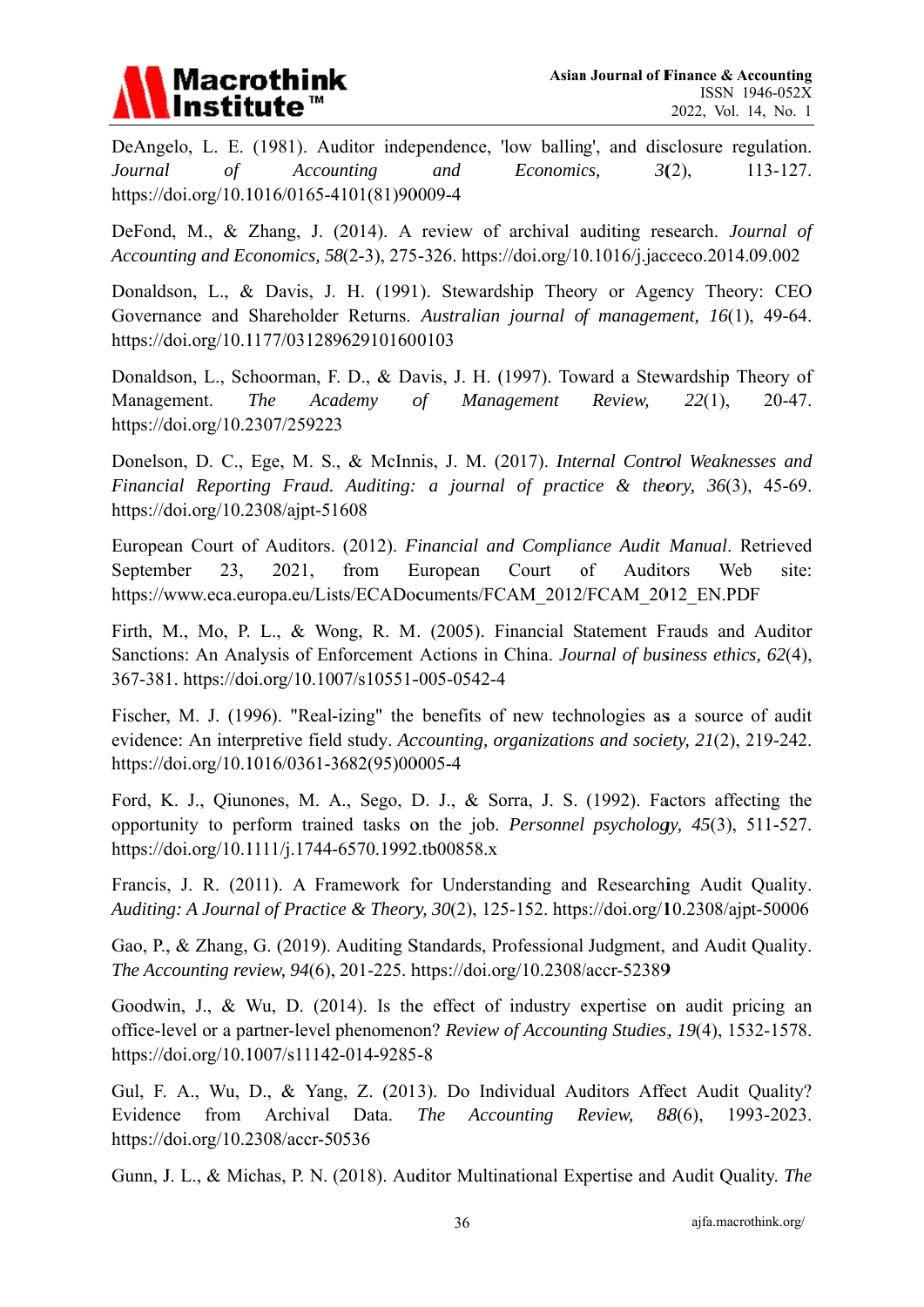

Accounting review, 93(4), 203-224. https://doi.org/10.2308/accr-51925

Guo, Y., Li, J., & Mo, P. L. (2021). Does Independent Director Experience Improve Individual Auditors' Audit Quality? Journal of Accounting, Auditing & Finance, 1-22. https://doi.org/10.1177/0148558X211014808

Hardies, K., Vandenhaute, M.-L., & Breesch, D. (2018). An Analysis of Auditors' Going-Concern Reporting Accuracy in Private Firms. Accounting Horizons, 32(4), 117-132. https://doi.org/10.2308/acch-52297

Hogan, C. E., & Wilkins, M. S. (2008). Evidence on the Audit Risk Model: Do Auditors Increase Audit Fees in the Presence of Internal Control Deficiencies? Contemporary accounting research, 25(1), 219-242. https://doi.org/10.1506/car.25.1.9

HSBC Expat. (2021). Expat Explorer 2021 report. Retrieved January 1, 2022, from https://www.expat.hsbc.com/expat-explorer/league-table/

IAASB. (2020). Publications: Handbook of International Quality Control, Auditing, Review, Other Assurance, and Related Services Pronouncements. Retrieved September 29, 2021, from

https://www.jaasb.org/publications/2020-handbook-international-quality-control-auditing-rev iew-other-assurance-and-related-services

Irani, A. J., Tate, S. L., & Xu, L. (2015). Restatements: Do They Affect Auditor Reputation for Ouality? American Accounting Association.  $29(4)$ , 829-851. https://doi.org/10.2308/acch-51187

Judd, C. M., Smith, E. R., & Kidder, L. H. (2014). Research Methods in Social Relations. Fort Worth: Holt, Rinehart, and Winston.

Leavy, P. (2017). Quantitative, qualitative, mixed methods, arts-based, and community-based participatory research approaches. New York: The Guilford Press.

Lennox, C. S., & Wu, X. (2022). Mandatory Internal Control Audits, Audit Adjustments, and Financial Reporting Quality: Evidence from China. The Accounting review, 341-364. https://doi.org/10.2308/TAR-2020-0152

Libby, R., & Frederick, D. M. (1990). Experience and the Ability to Explain Audit Findings. Journal of Accounting Research, 28(2), 348-367. https://doi.org/10.2307/2491154

Lim, C.-Y., & Tan, H.-T. (2010). Does Auditor Tenure Improve Audit Quality? Moderating Effects of Industry Specialization and Fee Dependence. Contemporary Accounting Research, 27(3), 923-957. https://doi.org/10.1111/j.1911-3846.2010.01031.x

Lim, Y.-M., Lee, T. H., Yap, C. S., & Ling, C. C. (2016). Employability skills, personal qualities, and early employment problems of entry-level auditors: Perspectives from employers, lecturers, auditors, and students. Journal of Education for Business, 91(4), 185-192. https://doi.org/10.1080/08832323.2016.1153998

Liu, C., & Xu, C. (2021). The effect of audit engagement partner professional experience on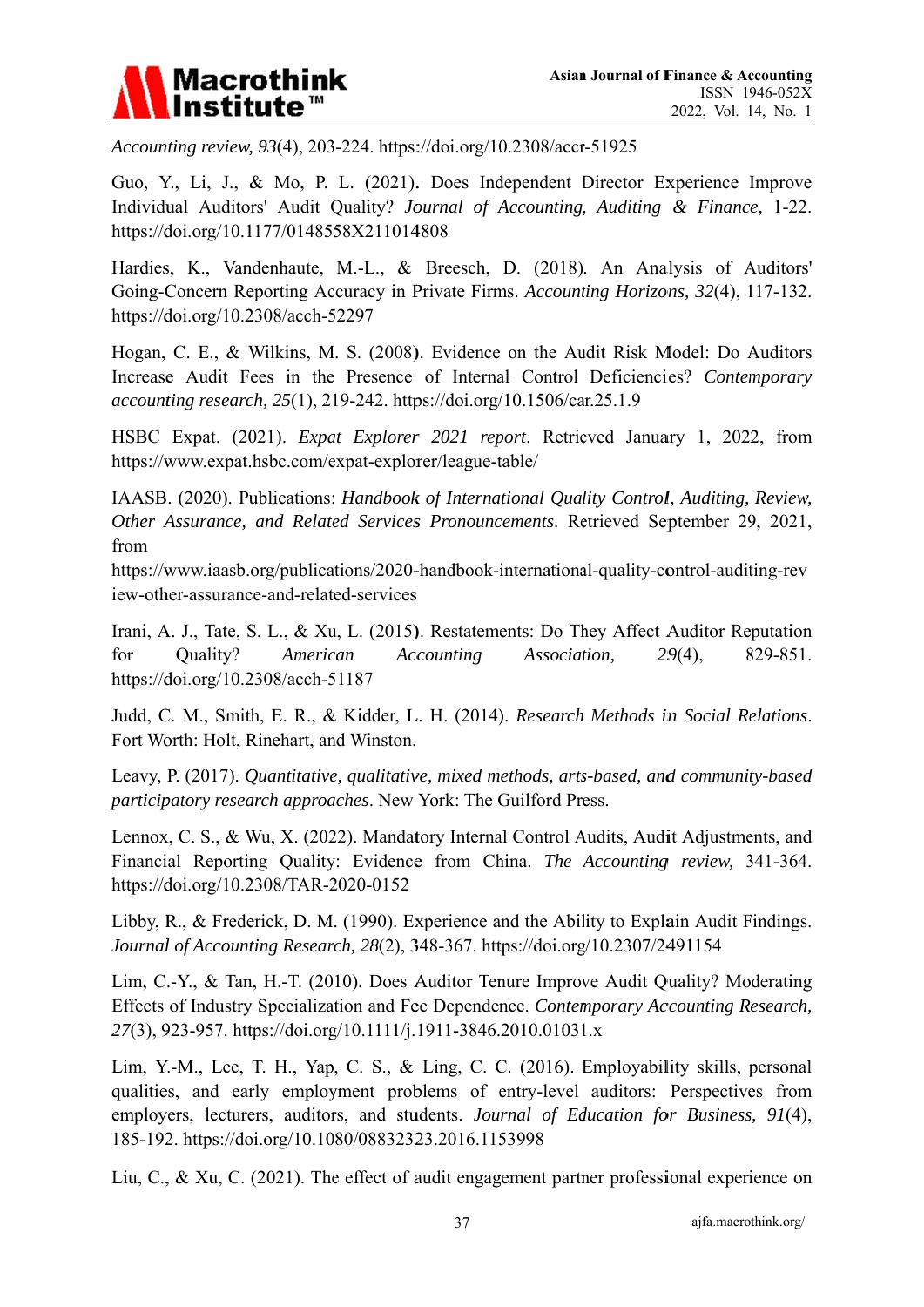

audit quality and audit fees: early evidence from Form AP disclosure. Asian review of accounting, 128-149. https://doi.org/10.1108/ARA-08-2020-0121

Liu, X. K., Wright, A. M., & Wu, Y.-J. (2015). Managers' Unethical Fraudulent Financial Reporting: The Effect of Control Strength and Control Framing. Journal of business ethics, 129(2), 295-310. https://doi.org/10.1007/s10551-014-2156-1

Locke, E. A., & Latham, G. P. (2002). Building a Practically Useful Theory of Goal Setting and Task Motivation A 35-Year Odyssey. The American psychologist, 57(9), 705-717. https://doi.org/10.1037/0003-066X.57.9.705

Lyubimov, A., Arnold, V., & Sutton, S. G. (2013). An Examination of the Legal Liability Associated with Outsourcing and Offshoring Audit Procedures, Auditing: A Journal of Practice & Theory, 32(2), 97-118. https://doi.org/10.2308/ajpt-50354

Malcolm, S. (2003). Research methods in accounting. London: Sage Publication, Inc.

Messier, W. F. (1983). The Effect of Experience and Firm Type on Materiality / Disclosure Judgments. Journal of Accounting Research, 21(2), 611-618. https://doi.org/10.2307/2490795

MetLife. (2017). The Power of Employee Benefits in a Fast Changing Workplace. Dubai: MetLife.

Monroe, G. S., & Woodliff, D. R. (1993). The effect of education on the audit expectation Accounting and finance.  $33(1)$ ,  $61-78.$ gap. https://doi.org/10.1111/j.1467-629X.1993.tb00195.x

Morales-Sánchez, R., Orta-Pérez, M., & Rodríguez-Serrano, M. Á. (2020). The Benefits of Auditors' Sustained Ethical Behavior: Increased Trust and Reduced Costs. Journal of Business Ethics, 166(2), 441-459. https://doi.org/10.1007/s10551-019-04298-2

Ngoo, Y. T., Tiong, K. M., & Pok, W. F. (2015). Bridging the Gap of Perceived Skills between Employers and Accounting Graduates in Malaysia. American Journal of Economics,  $5(2)$ , 98-104.

Public Company Accounting Oversight Board. (2002). Auditing Standards. Retrieved October 2021. 03. from

https://pcaobus.org/oversight/standards/auditing-standards/details/AS1001

Public Company Accounting Oversight Board. (2007). Auditing Standards. Retrieved October 03, 2021, from

https://pcaobus.org/oversight/standards/auditing-standards/details/AS2201

Rubino, M., & Vitolla, F. (2014). Internal control over financial reporting: Opportunities using the COBIT framework. Managerial auditing journal,  $29(8)$ , 736-771. https://doi.org/10.1108/MAJ-03-2014-1016

**Sarbanes** Oxley.  $(2002).$ Rules. Retrieved October 03. 2021, from https://www.sarbanes-oxley-101.com/sarbanes-oxley-toc.htm

Sare, S. K., Fitzgerald, B. C., Graham, L. E., Joe, J. R., Negangard, E. M., & Wolfe, C. J.